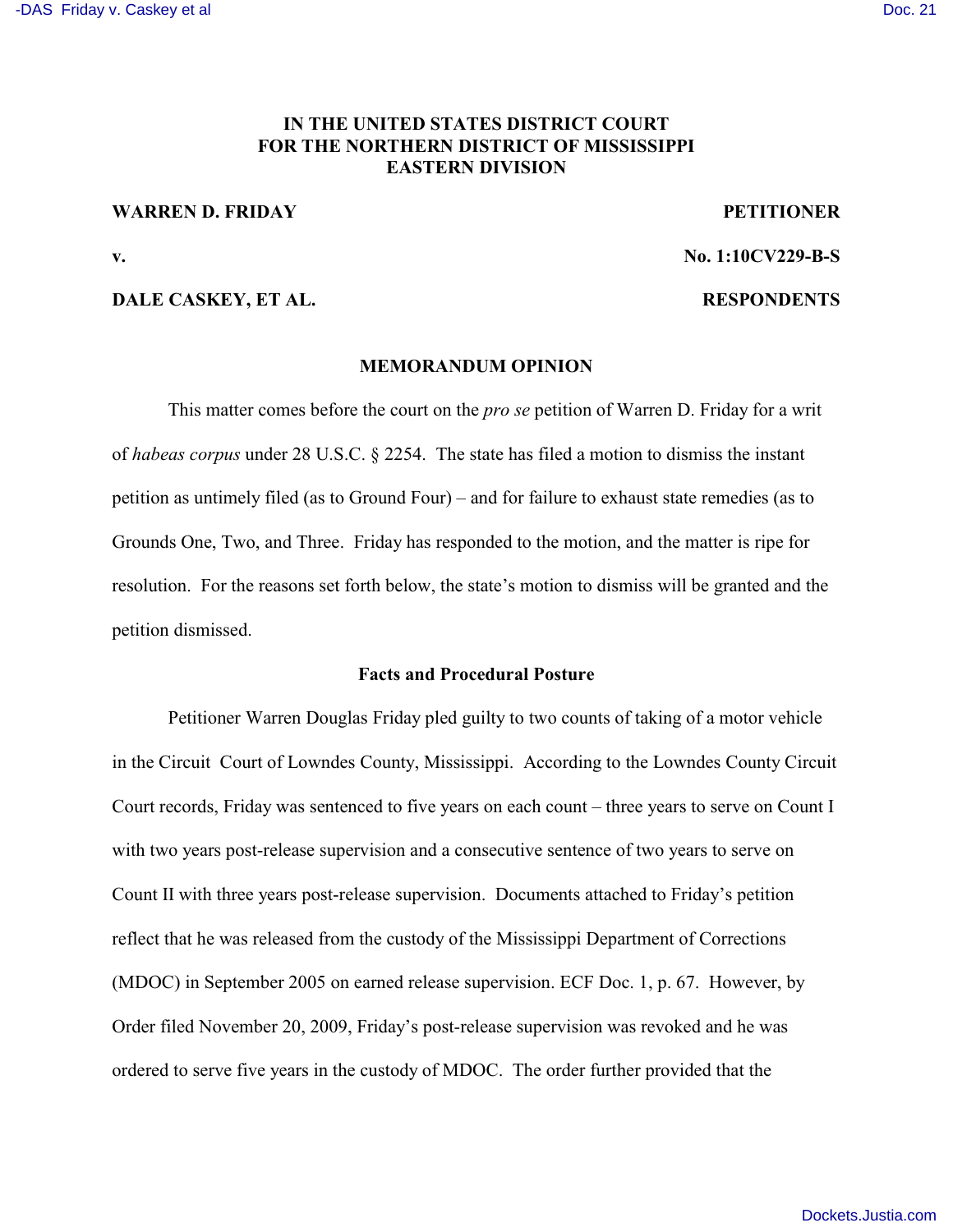sentence on Friday's revocation would run "consecutive with any other sentence imposed upon the Defendant." *Id*. The records of the Lowndes County Circuit Court confirm that by Order filed September 3, 2009, Friday pled guilty and was sentenced on a count of aggravated assault. As a result of his plea, a count of burglary was passed to the files. It appears that these charges served as the basis for the revocation of Friday's post-release supervision discussed above.

## **Grounds for Relief**

**Ground One** - Petitioner's supervised release was improperly revoked pursuant to Miss. Code Ann. § 47-7-27(c).

**Ground Two** - Counsel was ineffective during the course of petitioner's revocation process.

**Ground Three** - Petitioner should have been given a competency hearing.

**Ground Four** - Petitioner should be afforded relief sought for loss of earned trustee status.

# **Ground Four – Barred by the One-Year Limitations Period**

Decision in this case is governed in part by 28 U.S.C. § 2244(d), which provides:

 $(d)(1)$  A 1-year period of limitation shall apply to an application for a writ of habeas corpus by a person in custody pursuant to the judgment of a State court. The limitation period shall run from the latest of  $-$ 

(A) the date on which the judgment became final by the conclusion of direct review or the expiration of the time for seeking such review;

(B) the date on which the impediment to filing an application created by State action in violation of the Constitution or the laws of the United States is removed, if the applicant was prevented from filing by such State action;

(C) the date on which the constitutional right asserted was initially recognized by the Supreme Court, if the right has been newly recognized by the Supreme Court and made retroactively applicable to cases on collateral review; or

(D) the date on which the factual predicate of the claim or claims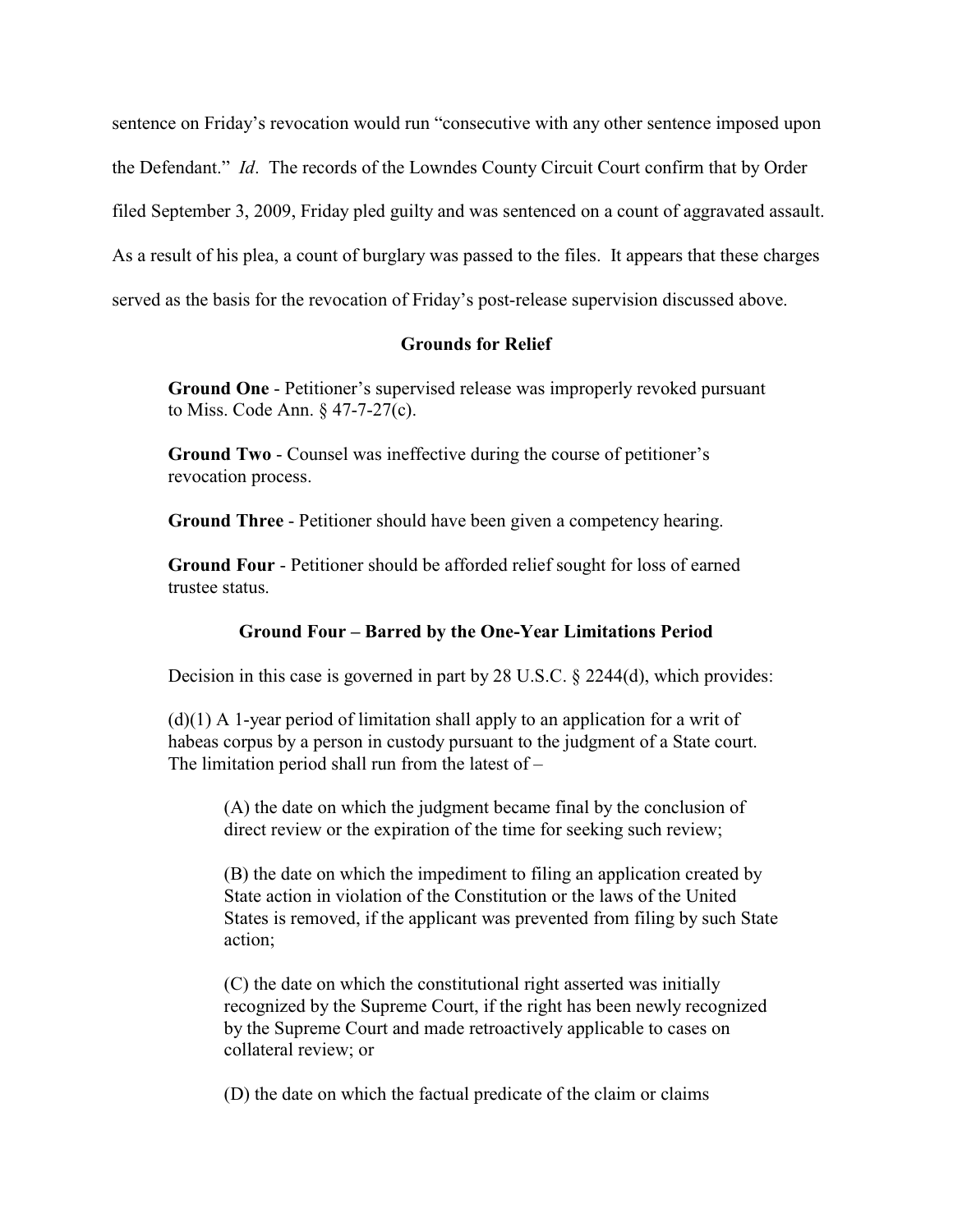presented could have been discovered through the exercise of due diligence.

(2) The time during which a properly filed application for State postconviction or other collateral review with respect to the pertinent judgment or claim is pending shall not be counted toward any period of limitation under this subsection.

28 U. S.C. § 2244(d)(1) and (2). Ground Four of Friday's federal petition for a writ of *habeas corpus*, which challenges only the computation of his time, should have been filed within one year of Friday's discovery that his time was allegedly calculated incorrectly. 28 U.S.C. §  $2244(d)(1)(d)$ . Friday is charged with knowledge of the alleged miscalculation of his sentence (how long he served and whether he received credit toward his sentence), at the time he was released from the custody of MDOC. At the very latest, Friday became aware of this issue when he received a copy of his inmate time sheet, attached to his petition, which reflects a print date of July 9, 2009. ECF Doc. 1, p. 67. As such, the factual predicate of this claim fell on July 9, 2009, meaning that the limitations period for the present *habeas corpus* petition expired on July 9, 2010. The instant petition was not, however, signed until September 9, 2010; as such, the claim in Ground Four was filed beyond the one-year limitations period. *See* 28 U.S.C. § 2244(d)(1)(d). Friday has not alleged any "rare and exceptional" circumstance to warrant equitable tolling of the limitations period for Ground Four. *Ott v. Johnson,* 192 F.3d at 513-14. Ground Four of the instant petition will therefore be dismissed with prejudice and without evidentiary hearing as untimely filed under 28 U.S.C. § 2244(d).

#### **Failure to Exhaust Grounds One, Two, and Three**

None of the grounds for relief in the instant petition have been presented to the Mississippi Supreme Court. The exhaustion requirement may be found in 28 U.S.C. § 2254, which provides in part: